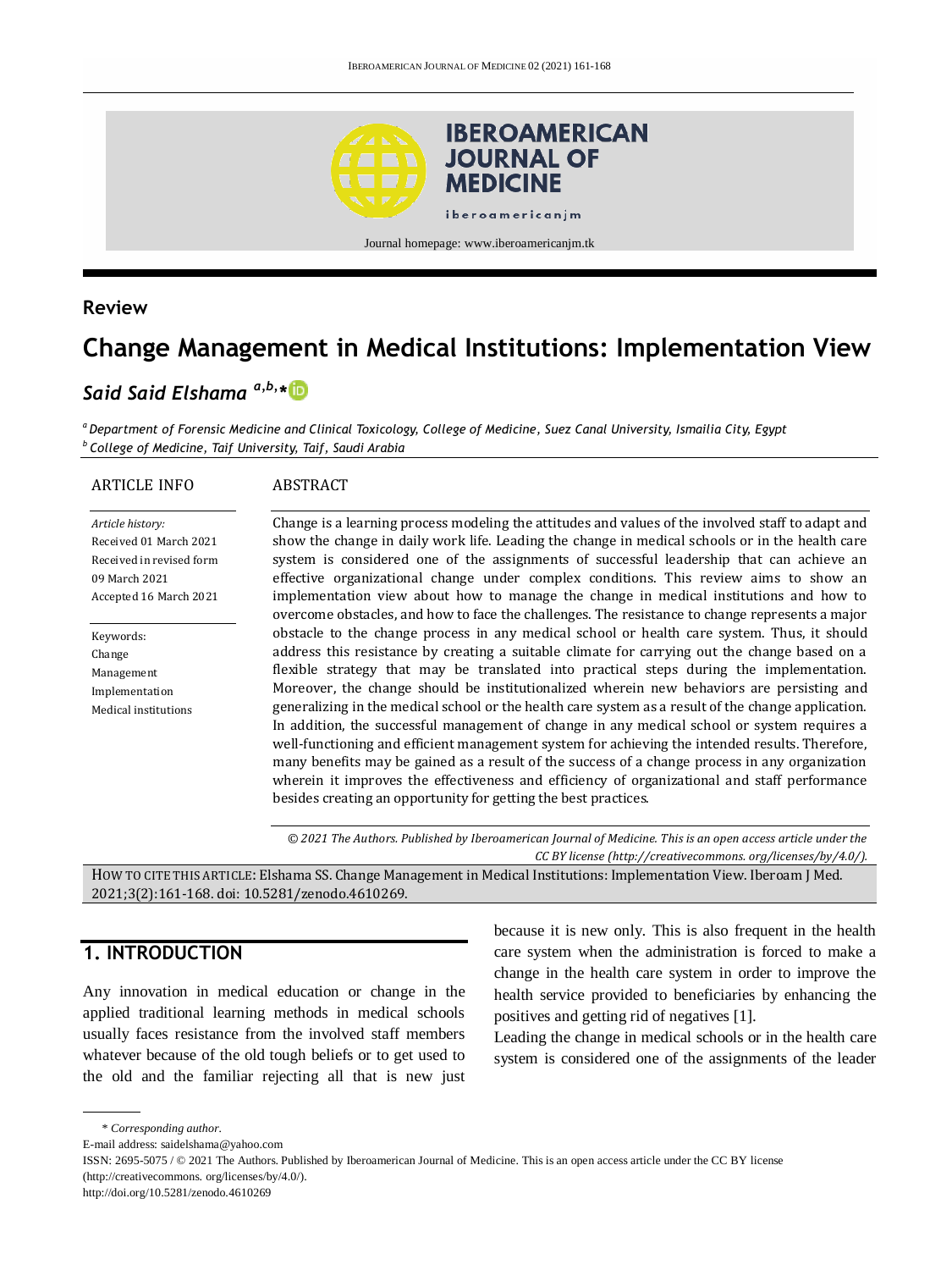wherein facing the challenges and achieving the desired results is the job of the leader. The successful leadership means the ability to lead the change effectively under complex conditions because there is a major difference between the routine conditions or problems and complex. Thus, the routine problem may be solved using the present knowledge and practices through a specific process implementation by a group or individually while a complex problem or condition needs situation analysis and immediate solution that is unknown. Therefore, distinguishing between routine and complex conditions helps the people to adopt new approaches to overcome the obstacles along the way which leads to the change [2].

The leader and the involved stakeholders should recognize some key change beliefs that motivate and support the change efforts to achieve successful sustainable organizational change. Firstly, it should there is an urgent necessity need for the change because of the discrepancy between the current state of medical school or health care system and what it should be. Secondly, the desired specific change designed to address the discrepancy should be appropriate for this medical school or health care system. Thirdly, the efficacy of the successful change implementation in medical school or health care system. Fourthly, the principal support of the formal leaders wherein they should be committed to the success of this change. Finally, the change should be beneficial for all inside and outside the organization [3].

In this context, it should mention that the leading change in medical school should be consistent with the priorities and values of this medical school without any disturbance in the organizational activities during the implementation. The stakeholders' commitment is also an important issue for supporting the change because they are the chief resource for the change implementation. Noteworthy, the failure in the achievement of the change may lead to negative consequences such as the lack of commitment, demoralization, and shifts in the attention of involved people besides complacency about the current situation leading to the lack of sustained effort for the achievement in the work [4].

Therefore, there are some key factors that should be considered in mind when we lead the change because they are responsible for the success of the effort for the organizational change. Firstly, it should be determining a clear frame of the challenge (change) with the creation of a shared vision among the formed core team besides engaging the others in the planning and implementation. Secondly, the responsible team should make the change according to the organizational culture and system with a focus on short-term achievements and the results along with overcoming the arising obstacles by collaborative work and continuous diligent efforts [5]. Therefore, this review will present an implementation view about change management in medical institutions and how to overcome obstacles, and how to face the challenges.

#### **2. HOW TO ADDRESS THE RESISTANCE AGAINST THE CHANGE IN MEDICAL INSTITUTIONS?**

The process of change comprises specific steps such as diagnosis, creating readiness, change adoption, and institutionalization. The change is considered a learning process that models the attitudes and values of the involved staff to adapt and show the change in daily work life maintaining job satisfaction and organizational commitment. The response to changing conditions requires examination of the attitude and behavior of the staff members in the target medical school or health care system [6].

In this context, it should clarify that resistance represents a major obstacle to the change process in any medical school or health care system. Thus, the resistance to the change should be addressed to create a suitable climate that encourages all the involved staff to carry out the change. Therefore, it should identify the resisting staff in the medical school to understand the reasons for their resistance. After that, it should know and understand the reasons for resistance to polarize of the resisters via involving them in the deliberations of the change process [7].

In addition, the benefit of the desired change and the extent of its reflection on learning process improvement should be clear to align and mobilize all staff and other stakeholders with the change efforts. A sound foundation for work with all the involved staff should be created based on fairness and equity to inspire them to work toward the shared vision to attain a positive reflection on their performance and the change process as a whole [8].

In a related context, Landaeta and his colleagues [9] conducted a study on healthcare providers at Sentara Leigh Hospital, Virginia to survey the resistance sources to a change initiative in healthcare using a phenomenology approach. The researchers observed a lot of the sources of resistance during the formulation stage such as the inability of participants to have a clear vision for the future, refusal to accept unexpected or undesired information, tendency to maintain on the present thought although the situation has changed, communication barriers, implicit assumptions,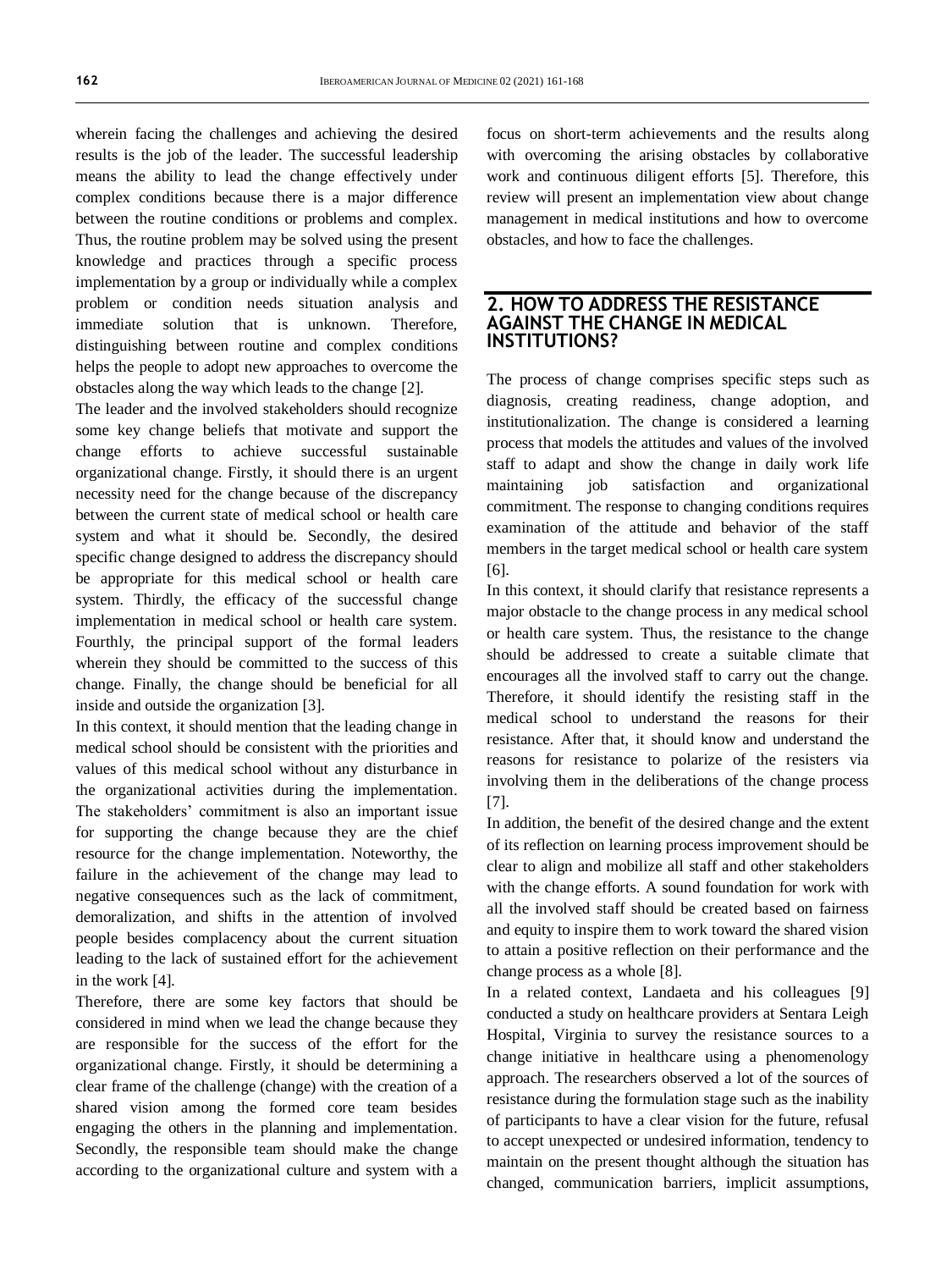organizational silence, costs of change, and past failure. The researchers identified also other sources of resistance to change during the implementation stage such as the relation gap between change values and organizational values, departmental politics, incommensurable beliefs, leadership inaction, lack of necessary capabilities, and deep-rooted values.

Kellogg and his colleagues [10] carried out another study to address the resistance to the change in the health care system, especially in a surgical residency via conducting an ethnographic study of work hours reform. The results of this study revealed that practical solutions alone may not be enough for achieving the change in the surgical residency. This study showed also some challenges to the change such as traditional surgical culture besides the important role of the social and political issues in promoting the success of the change.

## **3. HOW TO APPLY THE CHANGE STRATEGY IN THE MEDICAL INSTITUTIONS?**

Initially, it would like to mention that assessments should be done at different stages of strategy application of the change to get feedback regarding the degree of support for this change among the change recipients in the organization. This assessment may be done using different methodologies such as observation, interviews, or organizational surveys. The planner of the change program should take into consideration the social differences and individual personality differences among the change recipients during the application of the change strategy wherein acceptance to the change may be uneven because of these differences. Thus, these differences should be incorporated in the applied strategy [11].

However, there are many steps that should apply during the implementation of the change strategy to achieve a successful change in medical schools or in the health care systems. At the first, we should identify the reason for a change in medical school or in the health care system via referring to the pros and cons of the change, and the negative impact that may result if we are not adopting this change. Secondly, it should face the long-held beliefs and wrong ideas of the staff members that represent a challenge itself and indestructible myths. Thirdly, providing resources and rewards is an essential component for the success of the change process that is considered a creation of the desired new practice or behavior that requires reinforcing via resources and rewards. Fourthly, the vision of the change should be clarified to the staff members via

using different ways to understand everyone that the change is inevitable [12].

Fifthly, it should also change or improve the habitual ways of communication with the involved staff members wherein we should listen more than speaking to overcome or decrease the expected resistance at least. Sixthly, the demonstration of positive effects of a proposed change via a practical method is the best procedure for exposing the resisters to the others. This practical method may be a visit to other medical schools that applies the change to show the positive results of this change [13]. Seventhly, it should not worry about some of the involved staff members who may be have a slow response to the change because they will adopt the new way with the time when the change becomes a real practice and official manner. In last not least, any change may take some time, but we can know that we walk on the right way and expect the extent of the success that may be achieved via providing freedom for the involved staff to innovate through acknowledgment and accountable climate under the umbrella of inspiring and motivation relationship connecting the staff with the leader. This is besides the promotion of continuous learning and searching out of the best practices along with support from community and target stakeholders [14].

However, there are different strategies that may be used to apply the change in medical schools and health care system wherein the selection of the used strategy should depend on some important factors such as accessibility, resources, cultural considerations, health and safety to recognize when, where, and how to use these strategies [15]. The used strategy should depend on the type and complexity of the task wherein the directive strategy is applied when the leader wants to impose the change using his authority without the collaboration of the others while the expert strategy means using the experience during the implementation to solve any problem that may result from the change. On another hand, there is a negotiating strategy that needs a skillful leader who has the ability to negotiate to add timely adjustments and concessions prompting the change while the educative strategy is used to change the values and beliefs of people. Finally, the participative strategy may be used as a change strategy when we need the full involvement of all the target population who will be affected by the anticipated change. From the abovementioned presentation, the success of change depends on the success in choosing the suitable implemented strategy to achieve this change [16].

From another view, Wyszewianski and Green [17] suggested a new perspective about the application of strategies for changing clinicians' practice patterns in the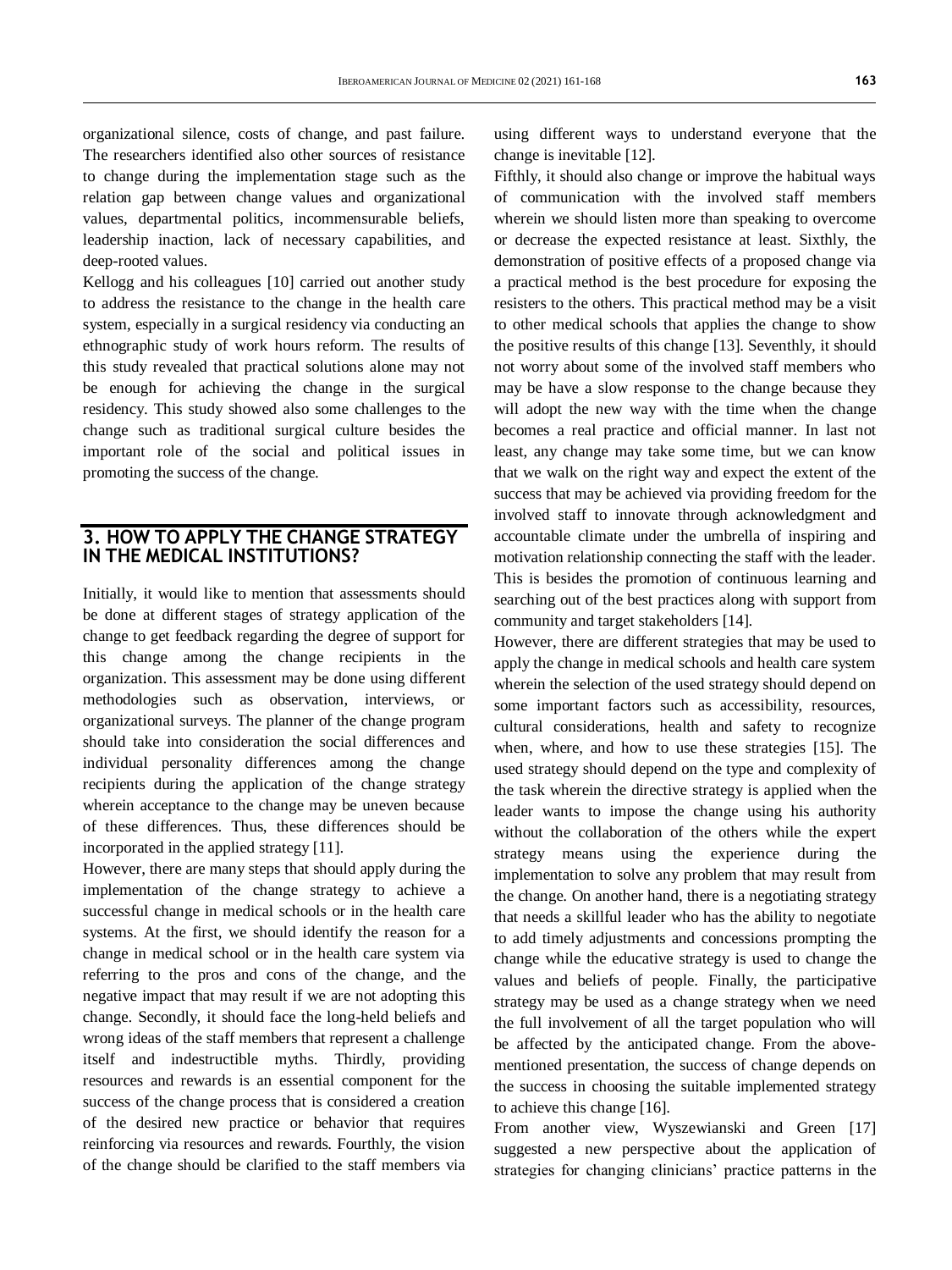Michigan Consortium for family practice research wherein they presented a new theoretical framework for selecting effective change strategies that depend on a right selection of an appropriate strategy for a particular situation. This study divided clinicians into four categories based on their responses to new knowledge about the effectiveness of clinical strategies. The practice change strategies were also divided into knowledge-oriented and behavior-oriented methods. After that, this study selected specific combinations of these strategies that are likely to be compatible efficiently for each of the four categories of clinicians. However, they reported that this framework requires more practical testing before its using encouraging others to participate in testing and refining this framework.

#### **4. HOW TO INSTITUTIONALIZE THE CHANGE IN THE MEDICAL INSTITUTIONS?**

Initially, the institutionalization of the change means that new behaviors will be persisting and generalizing in the medical school or health care system as a result of the change application. Therefore, the change can be institutionalized via commitment that may be promoted by giving the teamwork a chance to choose freely to support the change and express openly about their support and commitment to the change based on understanding the reasons that stand behind their acts. It should spread the change inside the medical school or health care system based on explanation and motivation for all teamwork to accommodate it and then they will be cooperative and increase their commitment to the new way of working. In addition, it is known that socialization drives the behavior wherein acceptance and then transmission of information that is related to beliefs, norms, and values may lead to acceptance of the changed behavior [18].

In the same context, reward allocation is considered one of the core elements of institutionalization of the change in any medical school or health care system. Reward allocation can create pleasure for teamwork when they perform their assignments well reinforcing and promoting the quality of performance towards the change. Noteworthy, it should balance between internal reward and external reward. Internal reward (improved job satisfaction) is a sense of achievement and contribution while extrinsic reward means money and benefits. Thus, it should balance between the financial benefit of the organization and the financial benefit of the teamwork to keep on the institutionalization of change. In last, not least, it should not institutionalize the current level of performance, but it should keep on continuous improvement of the performance via continuous monitoring of the behavior of teamwork wherein it should attempt to find new things to drive higher performance and prevent the sag of productivity again [19].

The teamwork should learn to know what to do and how, and the results of their actions. And then, they begin to perform certain tasks regularly based on the implemented changes. Teamwork should also link between the results and behaviors subconsciously to reach normative consensus. In addition, they should agree and accept that their way is the right for doing the things at all-time wherein the obvious performing behaviors lead to the required results denoting that change becomes institutionalized. Thus, the indicators of institutionalization can be measured via the level of knowledge, performance, normative consensus, and value consensus [20].

A study was conducted to show the institutionalization of the change in medical education. This study investigated a transformation model of the clinical center to an academic institution as a practical example of medical educational change that achieved short and long-term successful change management using directive change strategy. The results of the study showed that this strategy facilitated a fast change implementation without chaos in the process of change that could not have achieved if another strategy was utilized in this transformation. This study indicated also that communicating short and long-term wins to different stakeholders was one of the major factors that contribute to the success of the medical educational change [21].

#### **5. HOW TO IMPLEMENT THE CHANGE IN THE MEDICAL INSTITUTIONS?**

Initially, two important factors should be considered during the implementation of any organizational change. The first factor is the identification of the change recipients' characters in this organization because it may show how individuals react to the organizational change wherein identification of the individual characters can help for the understanding of the change motivation during the implementation. The second factor is ethics wherein the organizational change should be planned, implemented, and evaluated ethically. The design of the change program should not include unethical practices besides the implementation should maintain organizational practices that satisfy a standard of ethics [22].

To implement the change in the medical school or in the health care system, it should face this challenge through translating the change strategy into practical steps leading to the achievement of this change in an efficient and fast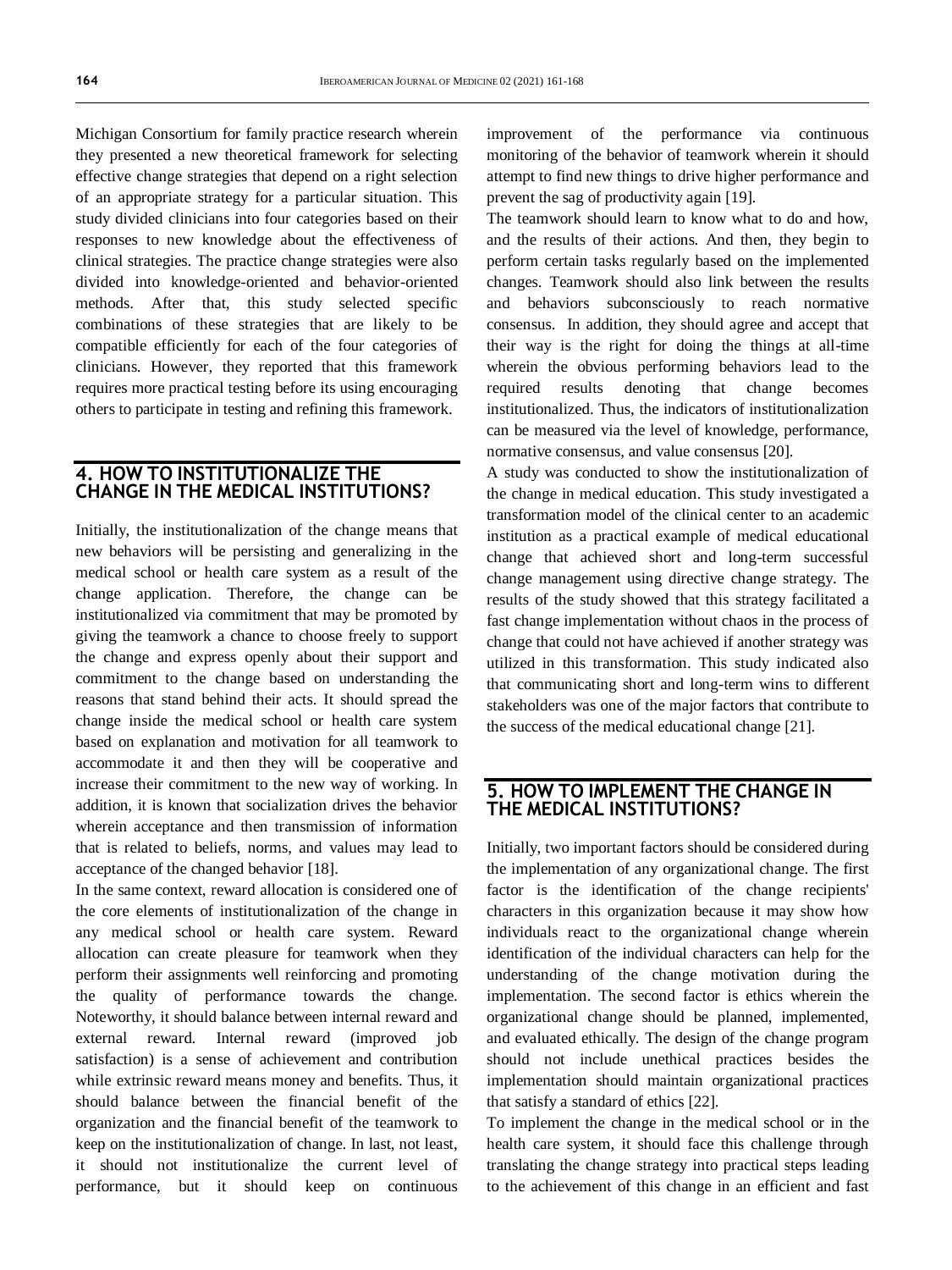manner. Initially, the leader of the change process should form teamwork from different persons (key players) who should have different jobs in this organization related to the target change to give position power for this team to progress. The expertise should be represented in this teamwork under the umbrella of the leader who should drive the change process with credibility to empower the team to make the right decision. Secondly, meeting and open discussion should be held between the leader of the change process and his teamwork to discuss and identify the current situation using all available data about medical school or health care system to discover the reality that is motivating the change [23].

A powerful and applicable shared vision should be created depending on how the teamwork can make the change in the daily work in medical school or in the health care system for improving the quality of the performance to get the best results. This vision should be discussed in this mentioned meeting wherein it should be realistic based on real facts, clear, imaginable, desirable, feasible, focused, flexible and communicable to become effective and a guide for decision making giving the chance for individual initiative and alternative responses according to the condition. Worthwhile, it should communicate the vision to all the staff members for ensuring the involvement of every person in the medical school. The discussion through a regular monthly meeting is the best method for this. Thus, an implementation plan can be created to achieve the vision after discussion of all staff opinions. After that, the role of every person in this plan may be determined after studying all suggestions received from the teamwork [24].

Thirdly, developing the collaborative work to be able to face and overcome the expected obstacles via changing the routine administrative system in medical school because it can undermine the vision along with identification of the obstacles and its root to determine its solutions. In addition, it should also encourage teamwork for risk-taking, adopting non-traditional ideas and activities to overcome these expected obstacles such as shortage of staff, lack of staff training, shortage of facilities, wrong culture and beliefs, and bad management system. It should mention here that keeping obstacles in place without finding solutions based on their roots may lead to demoralization and an inability of the teamwork to sustain energy to continue and progress [25].

Fourthly, preparation of a suitable climate that fosters the change by addressing and controlling the emerging different responses of the staff members during the implementation of the change process. Therefore, those who resist the change, it should discuss their opinions and objections by open-minded and give them the chance for their feeling expression keeping on empathy and understanding as an approach to deal with their resistance without the struggle that may lead to adoption the defence as an approach, and this is unwanted [26].

On another hand, it should explain to those who deny the new change giving more information about the importance of change and its reflection on improving the medical school performance and its positive impact on the educational process. No doubt, this information will transform the denial of some staff members to positive and cooperative act. Regarding those who adopt exploration as one of the other responses, it should attempt to encourage them to discover the new situation based on making the opportunities and resources to support this discovering [27].

Fifthly, it should divide the target from the change into short term targets in a plan because the positive results and short term wins motivate the teamwork to keep on their engagement and sustain the efforts for achievement more wins. Noteworthy, periodical and regular achievement reflect the real visible performance improvement in medical school or in the health care system giving more motivation for continuity in the application of the change process. Sixthly, it should maintain the attention of teamwork and their efforts to keep continuous motivation for more improvement in quality and quantity. New challenges should be framed via renewing and adding more targets or by changing the position of some staff inside the medical institution changing their responsibilities. In addition, the continuity of change should be maintained via reinforcing new values such as rewards and promotion besides changing the culture of staff to reflect on their behavior and attitude, and then on the extent of success in the change achievement [28].

In a related context, it should mention the results of a study conducted to assess professionals' change responses about the implementation of change in health care in Sweden. This study investigated health care professionals' responses to organizational and workplace changes using an inductive approach wherein it conducted thirty interviews with health care professionals in the Swedish health care system using a semi-structured interview guide. The results of this study reported that change responses are ranging from a strong acceptance of the change to strong resistance to change showing seven forms of change responses. Most of the change responses were indifferent or passive resistant to changes. However, involvement in changes with support appeared when the health care professionals initiated the changes themselves and when these changes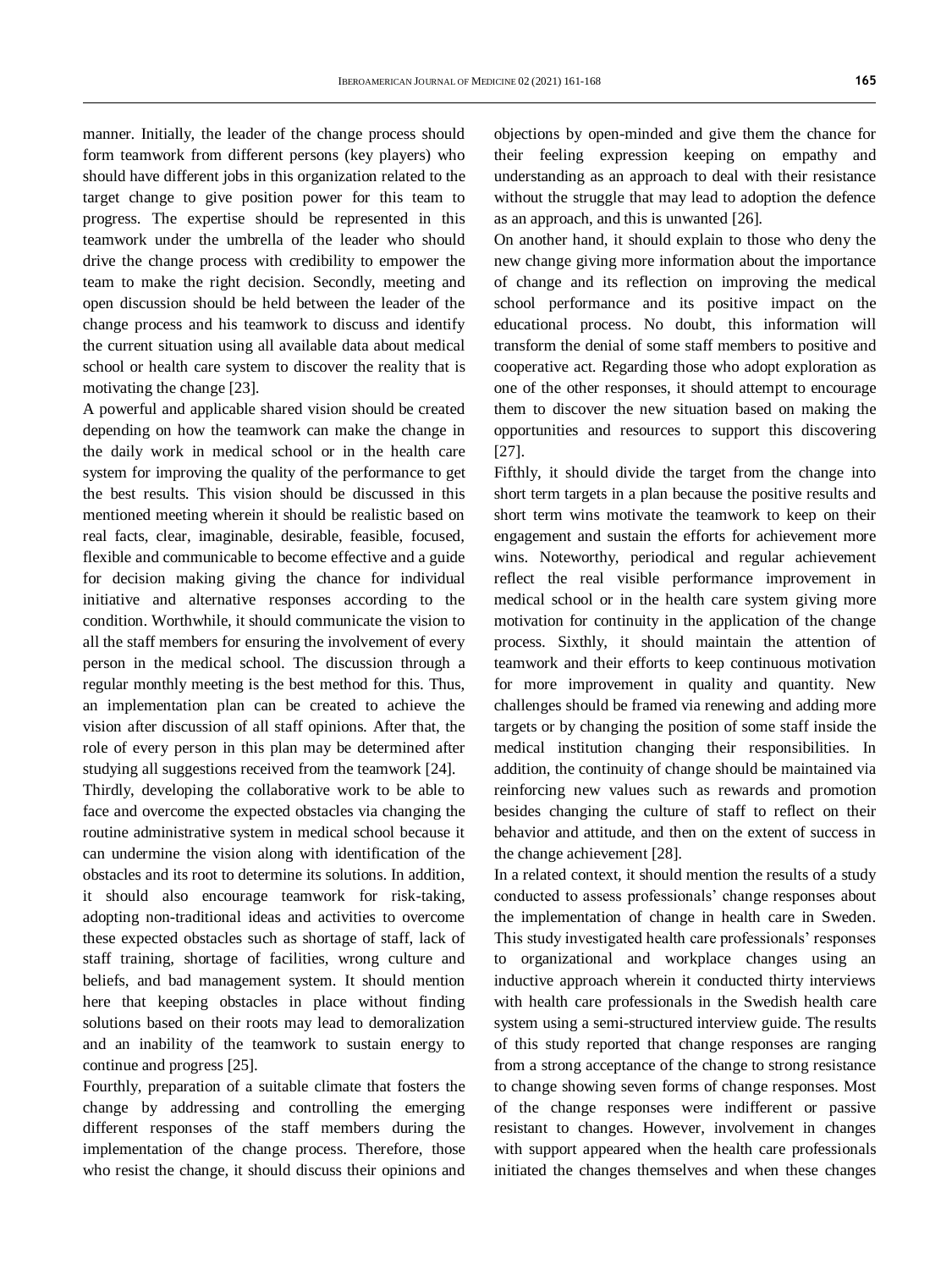caused a positive impact on the work, and when changes were proved as well-founded. This study concluded also that identification of change responses is useful for change management and for more successful implementation of this change [29].

#### **6. HOW TO OVERCOME SHORTCOMING IN MANAGEMENT SYSTEM DURING THE CHANGE PROCESS?**

Initially, it should also mention that participation in decision-making is considered an aspect of professional and organizational engagement that should be encouraged by leadership in the change process according to the study of Spurgeon and his colleagues [30] that conducted in highly complex organizations such as hospitals wherein participation in decision-making contributed towards health service quality because of the constructive relationship between engagement and the quality outcomes. A relationship between participation in decisionmaking and performance obstacles was observed while another relationship between organizational change and performance obstacles was also noted through participation in decision-making. However, it was noted that organizational change is also negatively related to job satisfaction and change-oriented leadership is also negatively related to performance obstacles.

To manage the change and achieve the intended results, medical school or health care system should have a wellfunctioning and efficient management system wherein one of the most obstacles that face the change process is an inability management system to support organizational capacity for resources management. Thus, the management system should be able to provide needed critical information in a timely manner, able to respond quickly to requests, help for discovering the problems and send warning signals on time. It should analyze and assess management capacity by using the management and organizational sustainability tool (MOST) to assess mission, values, strategy, structure, and system [31].

Based on this assessment, it should develop an action plan for improving the management system to increase its efficacy for supporting the change. This action plan should include determination of the number of administrators in medical school or in the health care system and identification of the job description for every person besides the determination of the shortcoming in the management system and the addressing methods of shortcoming. In addition, the action plan should also include developing the mechanism of work and performance in this organization along with the determination of the role that may be performed by the management system for supporting the change process [32].

Therefore, the first step of the action plan is the determination of measurable objectives, timetable, needed resources and responsible persons for every activity while the second step is the flexibility for assignments distribution between the involved staff to compensate for the shortage. The third step is developing an internal system to provide regular feedback about the quality of the performance during the change process as a type of quality assurance. In addition, information management is considered the fourth step in the action plan for analyzing the data to reach the results that reflect the extent of progress towards achieving the change to inspire the teamwork via this progress. The fifth step should develop a mechanism for monitoring and evaluation based on the official rules for checking the performance to support and sustain the change, and then its improvement. The sixth and last step is sound financial management that is able to serve the change process and its requirements [33].

Last but not least, it should refer to some important points that help the success of the change process. At first, the institutional climate should be supported via sharing experience through information exchange between the teamwork and the involved staff members to encourage the new approach for thinking along with the extraction of lessons learned to support the institutional environment improving the performance. The partners should move behind the traditional roles and restricted areas to take on new responsibilities because partnership working rushes the managers and leaders to strengthen their capabilities for successful achievement [34].

The change should be scaled up inside the different sectors of the organization and may also be outside it at the national level according to a common view. The making of change in any organization leads to many benefits for the organization and the staff members wherein it improves the effectiveness and efficiency of organizational and staff performance besides creating an opportunity for developing the best practices such as leadership and teamwork. The making of change improves also the morale and productivity of teamwork along with increasing cooperation and communication among the teamwork encouraging them to stay loyal to the organization [35].

In a related context, the study of Gershengorn and his colleagues [36] showed that creating a culture that accepts and embraces change can facilitate the change process in the intensive care units besides a selection of the suitable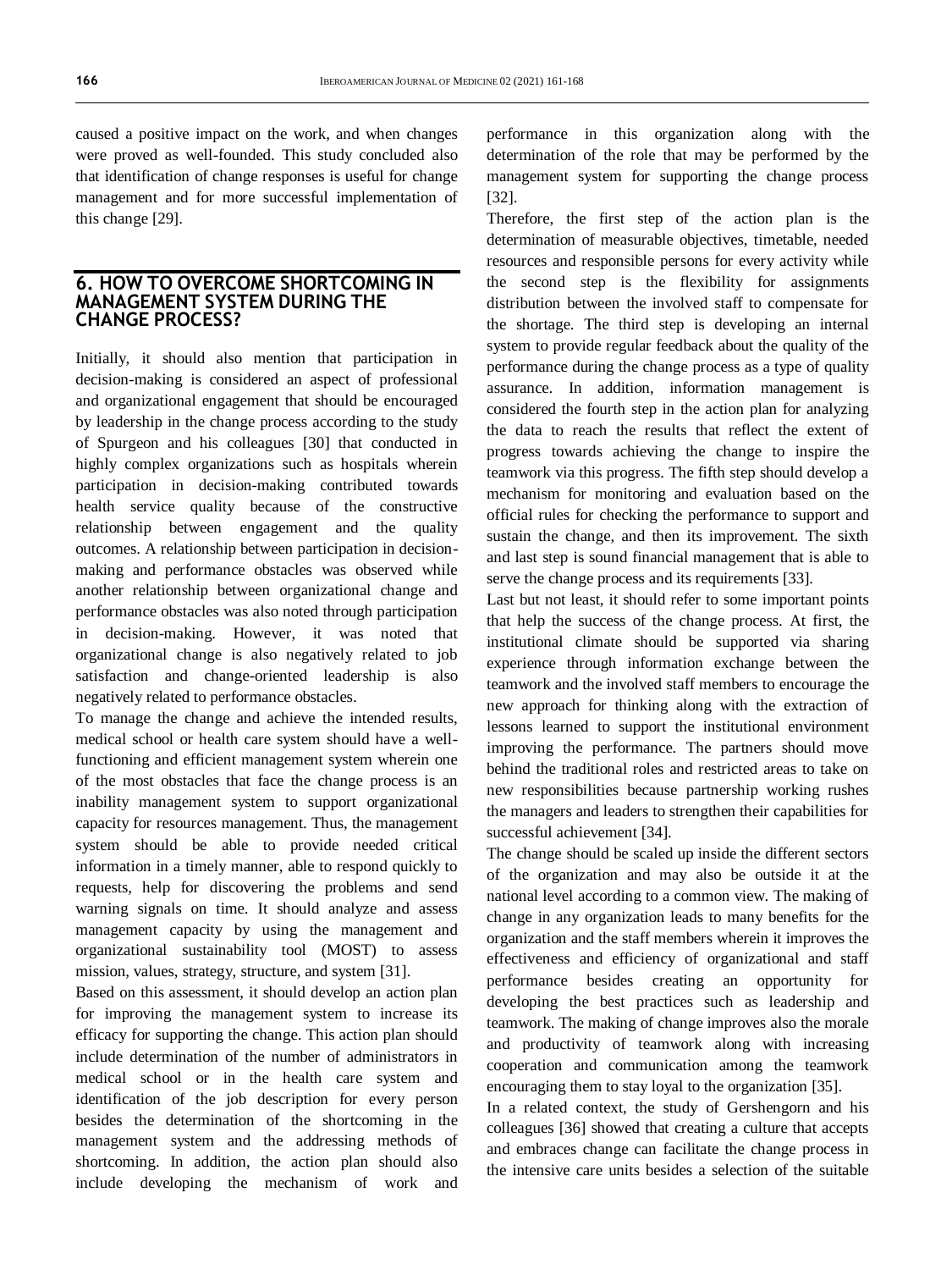management technique that can improve communication and coordination between the involved medical teams boosting the quality initiative implementation and maintenance. The change can also lead to creating a better environment in intensive care units wherein medical teams can perform their work well besides the intensive care unit is integrated into the rest of the institution (hospital) providing better care for the critically ill and strengthen the relationships with the clinicians who are outside intensive care unit.

# **7. CONCLUSIONS**

Leading change is a process for making significant improvements in medical institutions. Leading change needs creating a suitable climate besides a management system support to overcome challenges and obstacles such as the resistance to the change. Thus, the application of the successful change should depend on a strategy and action plan during its implementation. In addition, the change should be institutionalized in medical institutions leading to a positive impact on the work and more benefits for teamwork and organization.

# **8. REFERENCES**

*1. Armenakis AA, Bernerth JB, Pitts JP, Walker HJ. Organizational Change Recipients' Beliefs Scale: Development of an Assessment Instrument. J Appl Behav Sci. 2007;43(4):481-505. doi[: 10.1177/0021886307303654.](https://journals.sagepub.com/doi/10.1177/0021886307303654)*

*2. Bell J, Breslin JM. Healthcare provider moral distress as a leadership challenge. JONAS Healthc Law Ethics Regul. 2008;10(4):94-7. doi: [10.1097/NHL.0b013e31818ede46.](https://doi.org/10.1097/nhl.0b013e31818ede46)* 

*3. Galer JB, Vriesendorp S, Ellis A. Leading Change for Better Health. In: Galer JB, Vriesendorp S, Ellis A, editors. Managers Who Lead: A Handbook for Improving Health Services. Cambridge (Massachusetts): Management Sciences for Health; 2005:149-71.*

*4. Cole M, Harris SG, Bernerth JB. Exploring the implications of vision, appropriateness, and execution of organizational change. Leadersh Organ Dev J. 2006;27(5):352-67. doi[: 10.1108/01437730610677963.](http://dx.doi.org/10.1108/01437730610677963)*

*5. Self DR, Armenakis AA, Schraeder M. Organizational Change Content, Process, and Context: A Simultaneous Analysis of Employee Reactions. J Chang Manag. 2007;7:211-29. doi[: 10.1080/14697010701461129.](https://doi.org/10.1080/14697010701461129)*

*6. Christensen CM, Baumann H, Ruggles R, Sadtler TM. Disruptive innovation for social change. Harv Bus Rev. 2006;84(12):94-101, 163.*

*7. Bhattacherjee A, Hikmet N. Physicians' resistance toward healthcare information technology: a theoretical model and empirical test. Eur J Inf Syst. 2007;16(6):725-37. doi[: 10.1057/palgrave.ejis.3000717.](https://doi.org/10.1057/palgrave.ejis.3000717)*

*8. Elshama SS. How to Develop Medical Education (Implementation View). 1st ed. Scholars' Press Germany; 2016.*

*9. Landaeta RE, Mun JH, Rabadi G, Levin D. Identifying sources of resistance to change in healthcare. Int J Healthc Technol Manag. 2008;9(1):74-96. doi: [10.1504/IJHTM.2008.016849.](https://doi.org/10.1504/IJHTM.2008.016849)*

*10. Kellogg KC, Breen E, Ferzoco SJ, Zinner MJ, Ashley SW. Resistance to change in surgical residency: an ethnographic study of work hours reform. J Am Coll Surg. 2006;202(4):630-6. doi[: 10.1016/j.jamcollsurg.2005.11.024.](https://doi.org/10.1016/j.jamcollsurg.2005.11.024)*

*11. Walker HJ, Armenakis AA, Bernerth JB. Factors influencing organizational change efforts: An integrative investigation of change content, context, process and individual differences. J Organ Chang Manag. 2007;20(6):761-73. doi[: 10.1108/09534810710831000.](https://psycnet.apa.org/doi/10.1108/09534810710831000)*

*12. Øygarden O, Mikkelsen A. Readiness for Change and Good Translations. J Organ Chang Manag. 2020; 20(3):220-46. doi: [10.1080/14697017.2020.1720775.](https://doi.org/10.1080/14697017.2020.1720775)*

*13. Andersson T. The medical leadership challenge in healthcare is an identity challenge. Leadersh Health Serv (Bradf Engl). 2015;28(2):83-99. doi: [10.1108/LHS-04-2014-0032.](https://doi.org/10.1108/lhs-04-2014-0032)*

*14. Holt DT, Armenakis AA, Field HS, Harris SG. Readiness for Organizational Change: The Systematic Development of a Scale. J Appl Behav Sci. 2007;43(2):232-42. doi[: 10.1177/0021886306295295.](https://doi.org/10.1177%2F0021886306295295)*

*15. Shanley C. Management of change for nurses: lessons from the discipline of organizational studies. J Nurs Manag. 2007;15(5):538-46. doi: [10.1111/j.1365-2834.2007.00722.x.](https://doi.org/10.1111/j.1365-2834.2007.00722.x)*

*16. Armenakis AA, Harris SG .Reflections: our Journey in Organizational Change Research and Practice. J Chang Manag. 2009;9(2):127-42. doi: [10.1080/14697010902879079.](https://doi.org/10.1080/14697010902879079)*

*17. Wyszewianski L, Green LA. Strategies for changing clinicians' practice patterns. A new perspective. J Fam Pract. 2000;49(5):461-4.*

*18. Martin G, Currie G, Weaver S, Finn R, McDonald R. Institutional Complexity and Individual Responses: Delineating the Boundaries of Partial Autonomy. Organ Stud. 2017;38(1):103-27. doi[: 10.1177/0170840616663241.](https://doi.org/10.1177%2F0170840616663241)*

*19. Gregory BT, Armenakis AA, Moates KN, Albritton MD, Harris SG. Achieving scientific rigor in organizational diagnosis: An application of the diagnostic funnel. Consult Psychol J: Pract Res. 2007;59(2):79-90. doi: [10.1037/1065-9293.59.2.79.](https://psycnet.apa.org/doi/10.1037/1065-9293.59.2.79)*

*20. By RT, Diefenbach T, Klarner P. Getting Organizational Change Right in Public Services: The Case of European Higher Education. J Change Manag. 2008;8(1):2 1-35. doi[: 10.1080/14697010801937457.](https://doi.org/10.1080/14697010801937457)*

*21. Al-Kadri HM, Al Alwan IA, Al-Moamary MS, Al Eissa YA, Al Knawy BA. From Clinical Center to Academic Institution: An Example of How to Bring About Educational Change. Health Prof Educ. 2015;1(1):4-11. doi: [10.1016/j.hpe.2015.11.001.](https://doi.org/10.1016/j.hpe.2015.11.001)*